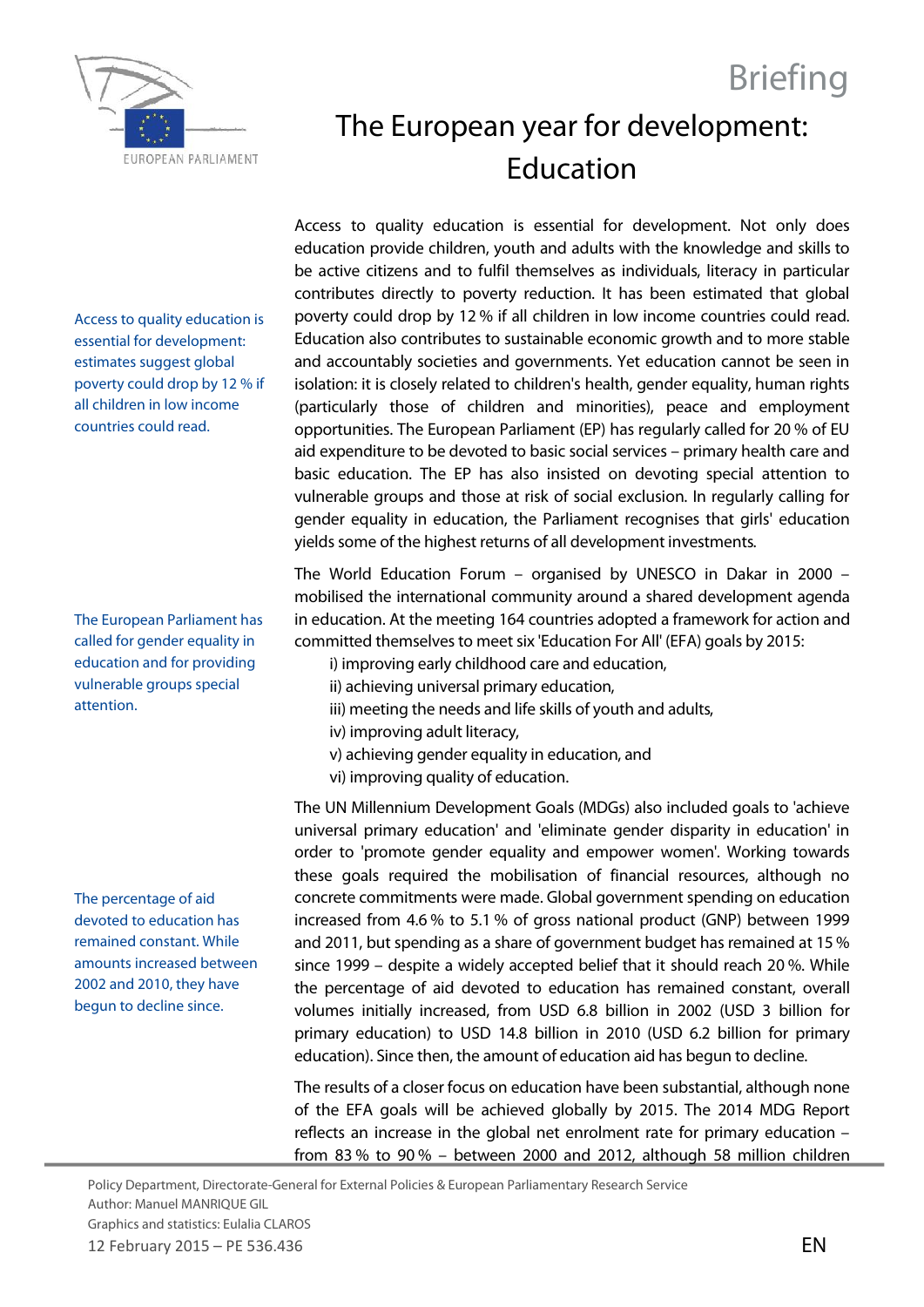Page 2 Page 3 **Data sources**: Millenium Development Goals Statistical Annex 2014

## Literacy rates in developing regions

Percentage of total, male and female population aged 15 to 24 who can read and write

In 2011, youth literacy rate in developing regions was 88% up from 80% in 1990. Developing regions are defined by the United Nations as presented. The bar charts present for each region the total youth literacy rate in 1990, 2000 and 2011. The icons present the youth literacy rates for each sex in 1990 and in 2011, with the exception of Oceania for which 1990 rates were not available. All icons from the Noun Project.

Latin America and Caribbean

Eastern Asia





## Caucasus and Central Asia